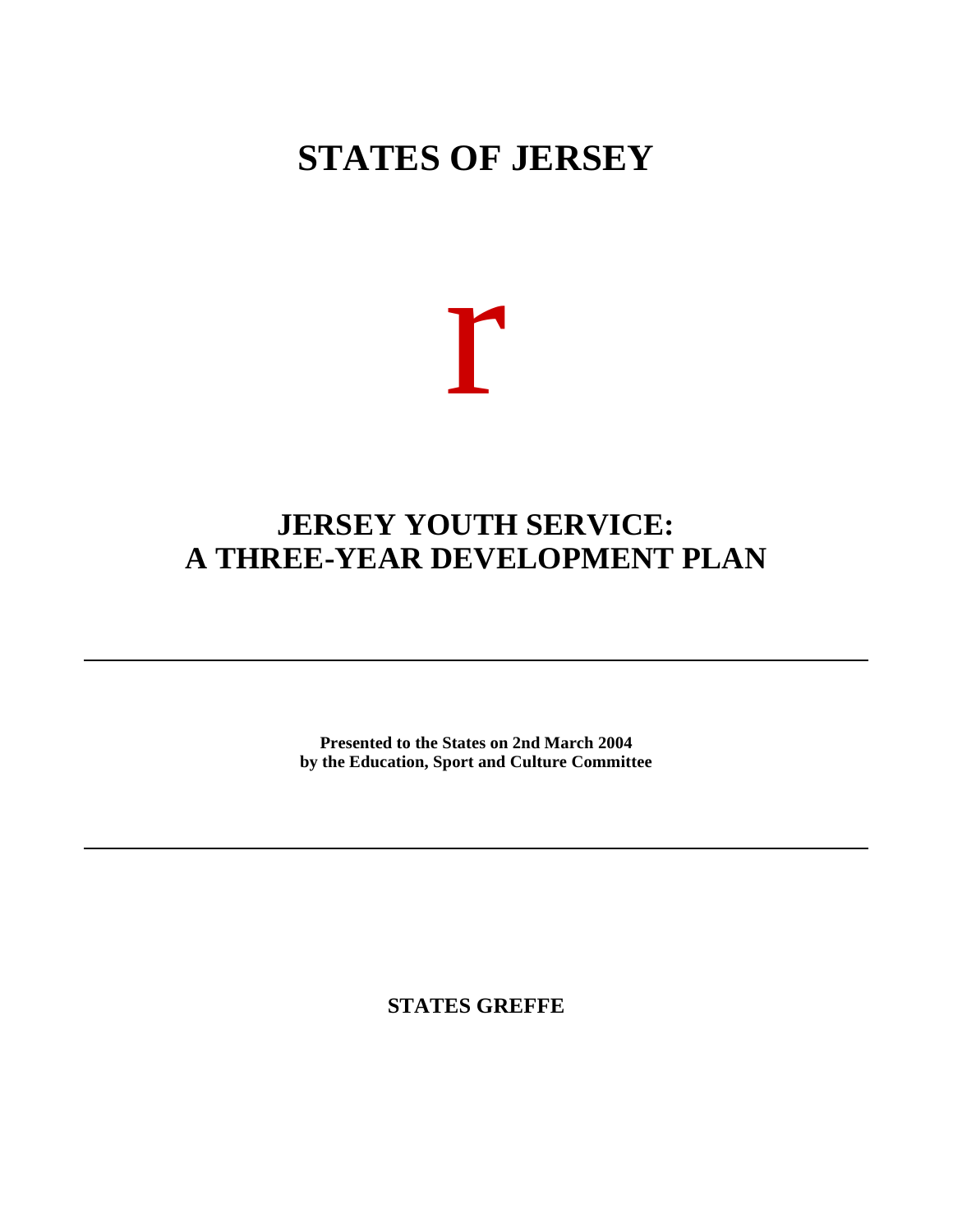#### **REPORT**

#### **1. Introduction**

 In 1980, some 5 years after the inauguration of the Youth Service, there were approximately 5,758 12-18 year-olds in the Island. Today there are 6,958, and that number is predicted to rise by 339 in the coming 5 years. In an age of instant communication and information, they are not like previous generations. They are more independent and freethinking than were their parents or grandparents, they demand more from life and they are quicker to reject what they do not like and what does not meet their needs (*DfES report about young people*); and the challenge for all organisations, schools, youth projects, scouts, guides, etc. is to constantly review what they do, and how they do it to ensure that it remains relevant and attractive to young people.

 The following report details a new direction and priority objectives for the Youth Service following a review carried out in 2003.

 In publishing these objectives, the Education, Sport and Culture Committee is aware that the Youth Service does not hold a monopoly on youth work; and that successful and diverse youth provision can only be achieved through the encouragement and support of large numbers of voluntary and part-time workers, and through the development of partnerships with a wide range of allied youth organisations, parish authorities, States departments and young people themselves.

 The review found that the quality of work undertaken in clubs and in youth projects where there are fulltime qualified staff was satisfactory, but it suggested that overall provision could be improved by –

- (a) a reiteration of the core purpose of the Youth Service;
- (b) the development of a more coherent structure;
- (c) an extension to the range and quantity of youth work activity supported by increased numbers of voluntary and paid staff;
- (d) the establishment of systems for needs assessment and analysis with clear criteria for the allocation of resources.

 In view of the above, the Principal Youth Officer was charged with the production of a 3-year strategy for the development of the service. This document therefore outlines a mission for the Youth Service, describes its aims and purpose, the underlying principles, and the priority targets that should guide its work in addressing the review findings detailed above.

#### **2. A Three-year Development Plan**

#### 2.1 The core purpose of the Youth Service

2.1.1 *Mission*

 The Jersey Youth Service supports young people in their learning and their personal, social and emotional development. It encourages young people to become active citizens and supports the development of a forum through which their voices can be heard.

#### $\overline{2}$ .1.2 *Aims*

 It aims to create opportunities which are challenging and exciting, which enable young people to learn and develop in a supportive environment

#### 2.1.3 *Purpose*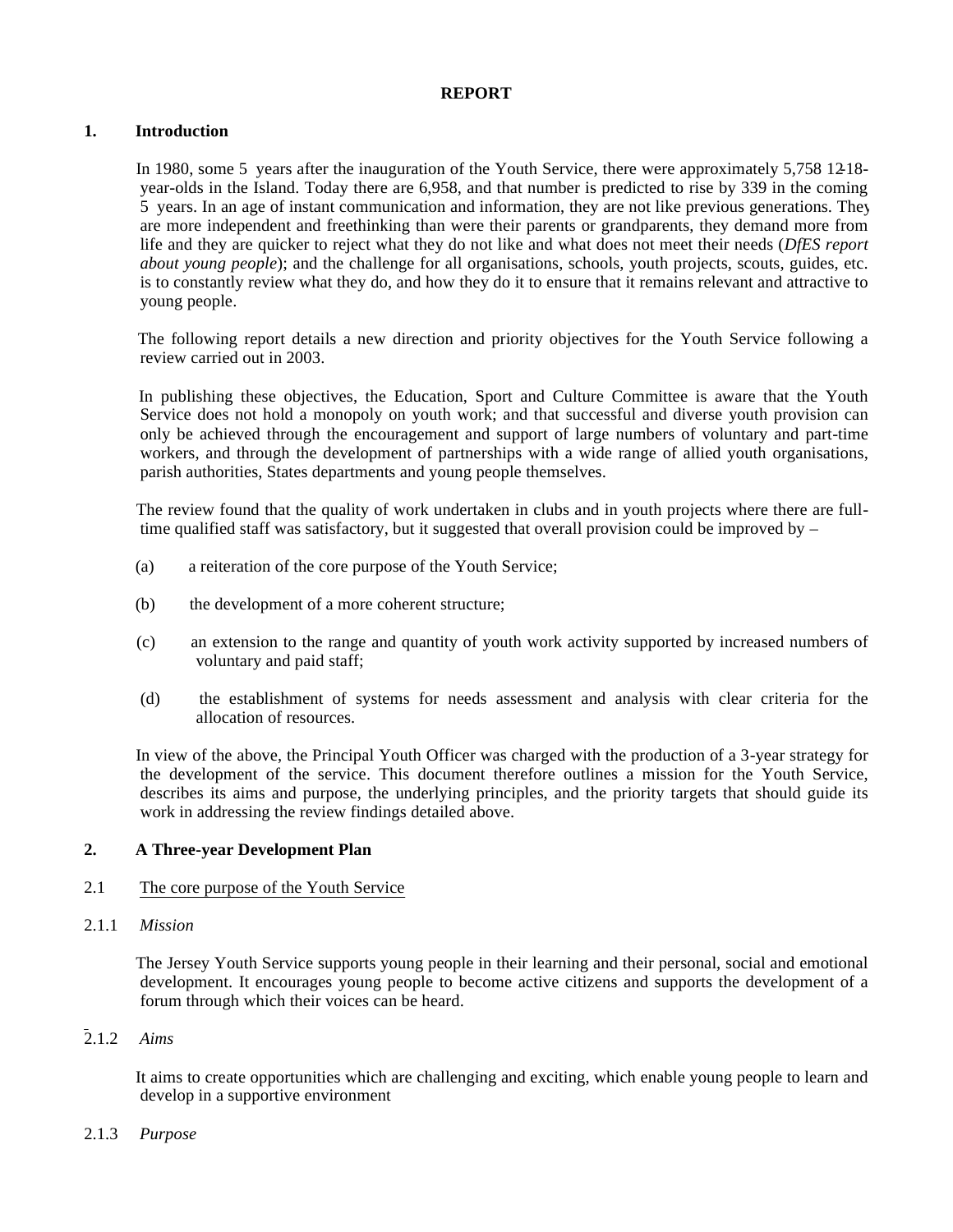To these ends, the Youth Service is committed to working with young people, volunteers and partner organisations to secure –

- the provision of safe 'local' places where young 12-18 year-olds can socialise, meet friends and adults (other than parents) which are 'hassle-free', cheap, warm, and frequently open;
- access to information, help and advice that is confidential, informal and relaxed, which has clearly defined points of help and assistance for young people;
- a range of different challenging, exciting activities which enable young people to develop and learn, build confidence and gain self-esteem;
- a voice for young people which encourages democratic citizenship, involvement, participation, and responsibility.

#### 2.1.4 *Working in partnership*

 Partnerships are vital to the Youth Service. Effective local partnerships with a wide range of allied statutory and voluntary organisations and local communities are the key means by which young people will benefit from a wider range of provision and opportunity. The Youth Service's key contributions to such partnerships include –

- **(a) the direct provision of youth work** in a variety of settings such as purpose-built youth centres, in schools contributing to personal social and health education, in community centres and on the streets where young people congregate (detached youth work), through Island-wide schemes such as the Duke of Edinburgh awards scheme and through mobile youth projects such as the Youth Service Bus project;
- **(b) co-ordination of activity** connecting young people to a wide range of activities, services and projects within and beyond the Youth Service –
	- counselling and advice services such as Brooke, Minden Base or the Careers Service;
	- activities such as sports development initiatives, scouts and guides, residential and international experiences, arts work through 'Arts Alive', the Sounds Workshop and the Arts Centre;
	- promoting opportunities for young people to make their voices heard through youth club management committees, the Youth Advisory Council or, more recently, the development of a Youth Forum for the Island;
- **(c) support for volunteers and voluntary organisations** through grant aid and through the development of training programmes to meet need and assure quality of provision.

#### 2.2 Developing an appropriate structure

 The Youth Service is one of a range of services maintained by, and responsible to, the Education, Sport and Culture Committee. It is located within the lifelong learning division of the Department and is managed by a Principal Youth Officer. The staff team comprises 10 full-time professional staff and 181 volunteers. The service is managed in 3 geographical areas – east, west, and town. Full-time workers develop programmes, manage youth clubs and projects for young people, support volunteers, and liaise with a large number of voluntary and statutory organisations in order to encourage breadth and diversity of opportunity for young people in each area.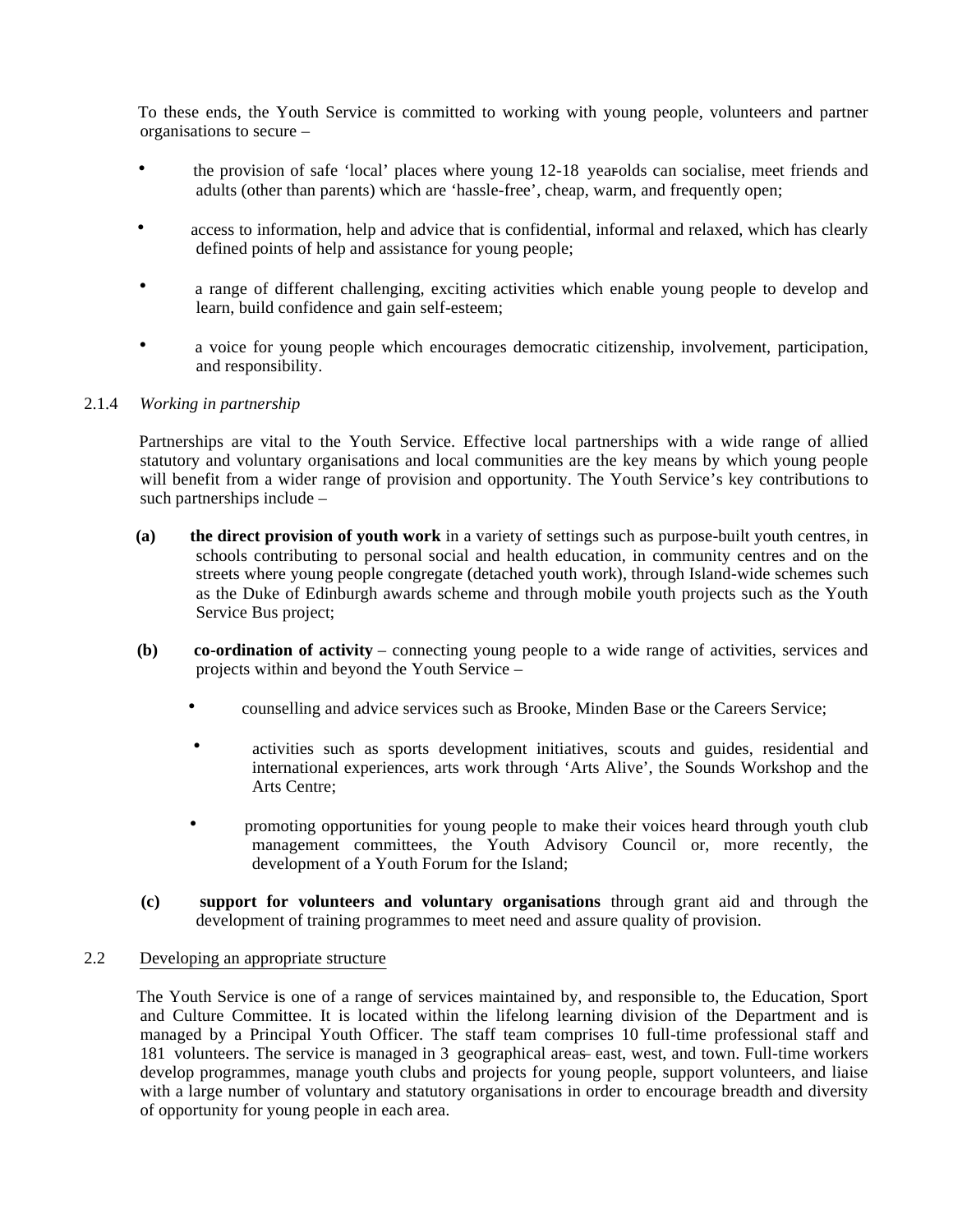In order to strengthen the structure and to encourage closer work with partner organisations, and more liaison and co-ordination of activity for young people, the Education, Sport and Culture Committee has invested an additional £80,000 for 2004 in –

- developing a senior management team for the youth service;
- securing appropriate administrative and other support to ensure that professionally trained staff are able to concentrate on the development of high quality youth work;
- investing in training and support for volunteers.

The following diagram illustrates the organisational structure to be developed.



### 2.3 Key objectives

 During the next 3 years, the service will seek to achieve a full-time area worker for each of the 3 geographical areas it serves. These senior staff will work with the Principal Youth Officer to –

 • implement the Youth Service strategy, encouraging the delivery of quality-assured programmes that meet the needs of local young people;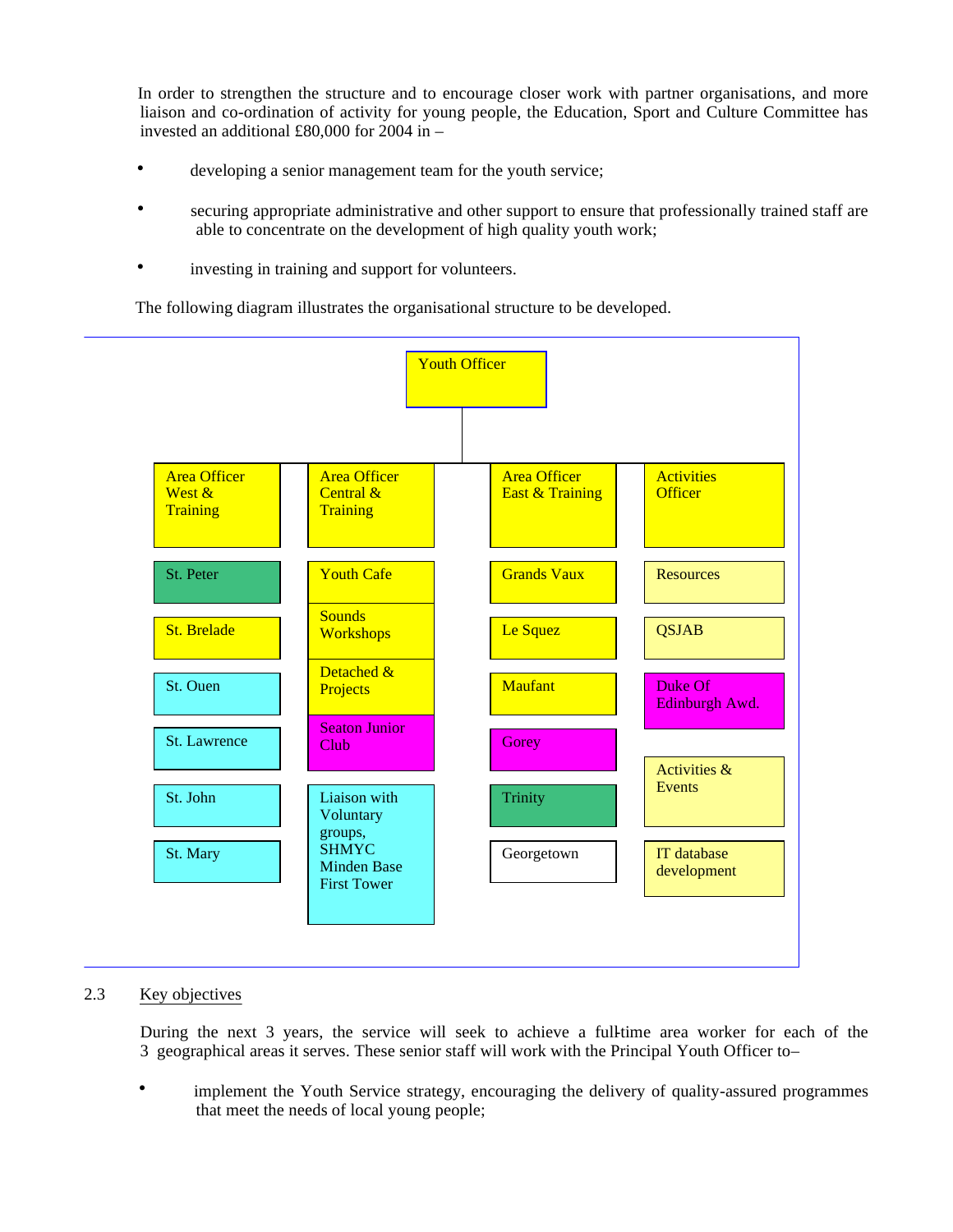- assure high quality youth work practice through the provision of effective training and development opportunities for staff and volunteers to meet the needs of young people;
- forge closer links with other youth organisations and allied agencies to encourage a broad range of opportunities within each area.

#### **3. Extending the range – increasing the opportunities**

 Young people need safe, warm places to meet with friends and adults, other than parents or teachers, within reasonable travelling distance of their homes to which they can travel independently. Experience gained through the development of the 'Move on' Café as a drop-in youth project suggests that café style venues are popular among a wide range of young people and they provide an ideal base from which a wide range of programmes and activities can be developed. They also provide a focal point for contact, enabling young people to make direct contact with a range of services and provision made by allied 'connected' services.

 Beyond the clubs and cafés, many young people enjoy the sense of achievement provided through sporting, cultural and outdoor activities. During the next 3 years therefore, the Youth Service will place particular emphasis on extending opportunities in these fields available through allied services and through the extension of its own provision.

 Finally, having been central to the creation of opportunities for young people to make their voices heard through the 'Vision Jersey' initiative, the Youth Service will work towards the establishment of a permanent Youth Forum, as a means of encouraging democratic citizenship, involvement, participation, and responsibility among young people while ensuring dialogue between them and the wider community.

#### 3.1 Key Objectives

During the next 3 years the Youth Service will work with partner organisations to secure –

- staffing and premises for a youth club in each Parish open for 12-18-year-olds open at least 3 evenings per week;
- a drop-in café facility within each Parish for the remaining evenings of the week *(beginning with the development of a drop-in facility at Le Squez and Sounds Workshop during 2004, Grands Vaux 2005)*;
- closer connections between youth workers and allied professionals so that individual young people can be connected through youth work to a wide range of support and information networks as required (*Brook, the Careers Service, employment and social security, housing etc.)*;
- the development of work with young people who have specific needs or interests focussing on prevention and remedial work, integrating informal education and leisure activities in appropriate supportive environments (*young parents, young carers, unemployed young people, etc.);*
- greater opportunities for young people to participate in challenging, stimulating activity through the creation of a 'Challenge and Adventure' programme for young people in general, and more specific groups of young people, to take part in outdoor pursuits, travel and community service and to gain recognition for their experience and the development of their skills *(International travel projects, Duke of Edinburgh Awards, 'On-Two Wheels' safe motorcycling programme, Trident personal challenge and community involvement etc.);*
- closer liaison with allied cultural organisations to extend and diversify opportunities at sounds workshop and elsewhere for exposure to, and participation in, art craft and cultural activities;